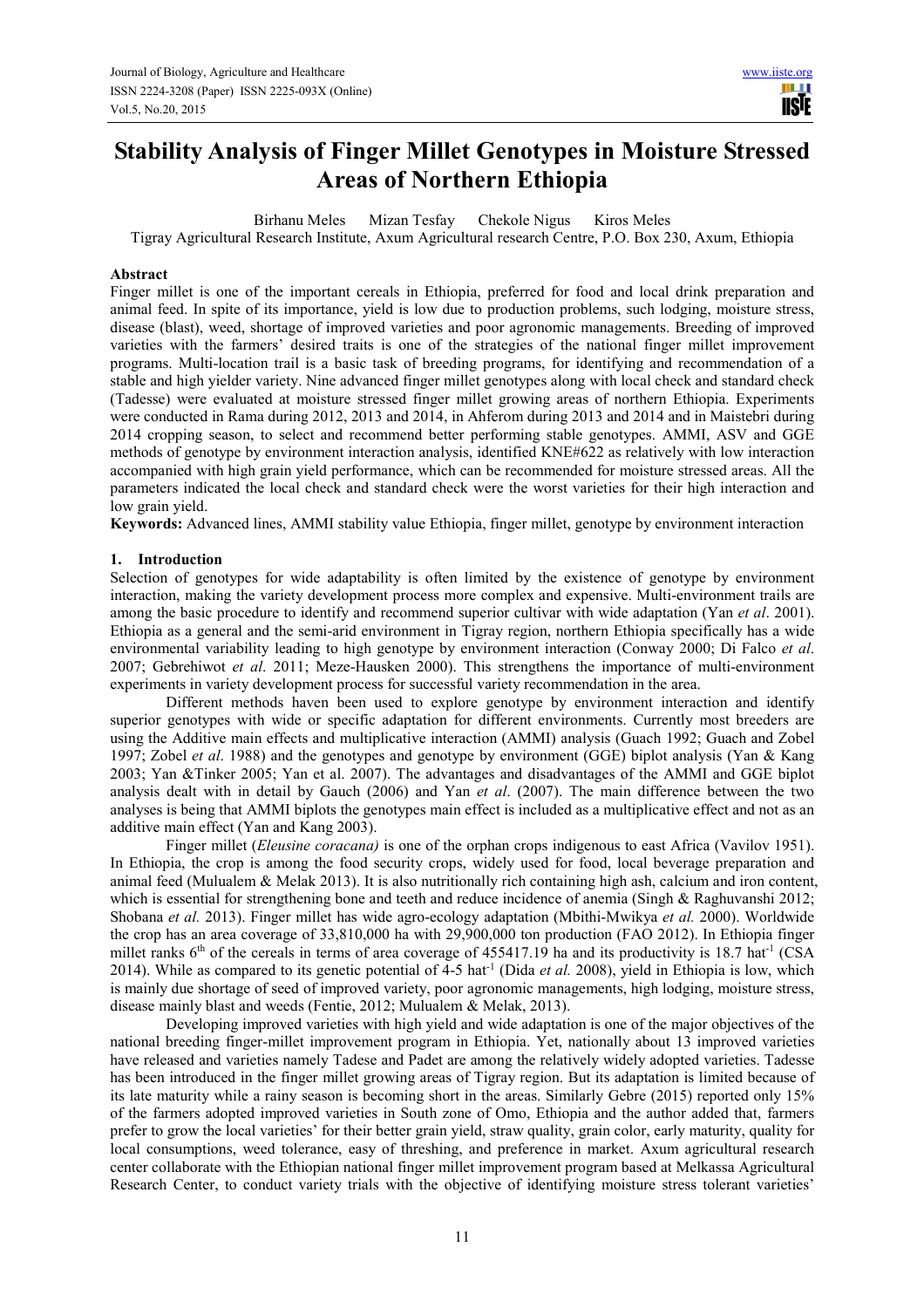adaptable to the northern Ethiopia. Therefore the objective of this study was to select and recommend better yielder varieties with stable performance across moisture stressed areas of northern Ethiopia.

## **2. Materials and methods**

## *2.1 Study Areas Description*

Experiments were conducted in six environments; in Rama during 2012, 2013 and 2014; in Ahferom during 2013 and 2014 and in Maistebri during 2014 main production seasons. The altitude of Rama, Ahferom, and Maistebri were 1395, 2014, 1444 meter above sea level (m.a.s.l) respectively. The rainfall amount of the study areas was variable across seasons (Table 1) and the mean rain fall of ten years data indicates 717.1, 618.1 and 789.3 mm per annum for Ahferom, Rama and Maistebri, respectively. Even though the rainfall was intermediate the sloppy topography of the areas leads to high erosion and runoff (Araya et al. 2010) and most of the rainfall is concentrated during July and August, while low in the grain filling stages (September – October). Soil types were sandy in Rama and sandy loam in Ahferom and Maistebri, which were with low water holding capacity.

#### *2.2 Planting Material and Experimental Management*

Nine advanced finger millet genotypes developed for moisture stressed areas; namely Acc#29FMB/01WK/, KNE#622, KNE#741, KNE#1034, KNE#628, KNE#814, KNE#1012, Gulule, KNE#1149 and local check and standard check (Tadesse) were used in the study. Genotypes were laid down in RCBD design with three replications. Seed rate of ten kgha-1 was drilled in 3 rows of 0.4 m inter-row spacing with 5 m length. Fertilizers in the form of Di-Ammonium Phosphate (DAP) and Urea were applied at 100 kg ha<sup>-1</sup> at each experiment. DAP was applied all at planting time, while regarding Urea half was applied during emergence and the rest half after first weeding. Weeding was done twice, at three weeks and five to six weeks after planting. Harvesting was done from the one central rows only, leaving the two border rows.

# *2.3 Data Collection and Analysis*

Grain yield of genotypes harvested from net plot area in gram was converted to kgha<sup>-1</sup> for analysis. Analysis of variance was conducted for experiments in each environment. Yield data was checked for homogeneity of variance using Bartlett's test. Pearson correlation coefficient was done using proc corr procedure of SAS 9.3 (SAS Institute 2011), to investigate the relationship of environment. AMMI analysis, as suggested by Gauch (1988), was done using AGROBASE 20 (Agrobase 20 1999). The AMMI model is written as:

$$
\mu_{ij} = \mu + G_i + E_j + \sum_{k=1}^{\kappa} \lambda_k b_{ik} z_{jk} + \varepsilon_{ij}
$$

Where, the mean of genotype *i* in environment *j*,  $\mu_{ij}$ , is described as the result of common fixed intercept term  $\mu$ , a fixed genotypic main effect corresponding to genotype *i*, G*i*, plus a fixed environmental main effect corresponding to environment *j*,  $E_i$ , while the GEI is explained by *K* multiplicative terms( $k=1...K$ ), each multiplicative term formed by the product of the singular values of the  $k<sup>th</sup>$  axis in the principal component analysis, a genotypic sensitivity b*ik* (genotypic score) and an environmental characterization z*jk* (environmental score). And finally the random term  $\varepsilon_{ij}$ , representing the error term, typically assumed normally distributed with a mean zero and variance;  $\varepsilon_{ij} \sim N(0, \sigma^2)$ .

However, the AMMI model does not make provision for a quantitative stability measure, and as such a measure is essential in order to quantify and rank genotypes in terms of yield stability, the AMMI Stability Value (ASV) (Purchase *et al.* 2000) was worked out as follows:

$$
\text{ASV} = \sqrt{\{\frac{\text{IPCA1 sum of squares}}{\text{IPCA2 sum of squares}} \ (\text{IPCA1 score})^2\} + \{\text{IPCA2 score}\}^2}
$$

Where, IPCA1SS and IPCA2SS stand for the sum of squares of IPCA1 and IPCA2, respectively. To evaluate the test environments, which is not possible with the AMMI, the Genotype plus Genotypeenvironment (GGE) biplot analysis was carried out using the method suggested by Yan (2001) for multi-

 $Y_{ij} - \mu_j = \lambda_1 \alpha_{i1} Y_{j1} + \lambda_2 \alpha_{i2} Y_{j2} + \varepsilon_{ij}$ environment data: Where  $Y_{ij}$  is mean of genotype i in environment j;  $\mu_j$  is mean value of environment j; k is the number of principal components retained in the model;  $\lambda_1$  and  $\lambda_2$  the singular value of PC1 and PC2, respectively;  $\alpha i_1$  and  $\alpha i_2$  are

the PC1 and PC2 scores, respectively, for genotype i;  $\gamma_{11}$  and  $\gamma_{12}$  are the PC1 and PC2 scores, respectively for environment *j*; and ε*ij* is the residual of the model associated with the genotype i in the environment *j*.

#### **3. Results and discussion**

#### *3.1 Genotype yield and yield components performance across environments*

Genotype Acc#29FMB/01WK/ was ranked first for its high grain yield in three environments (Rama2012, Rama2014 and Maistebri2014) while third in Rama2013, fourth in Ahferom 2014 and 7th in Ahferom2013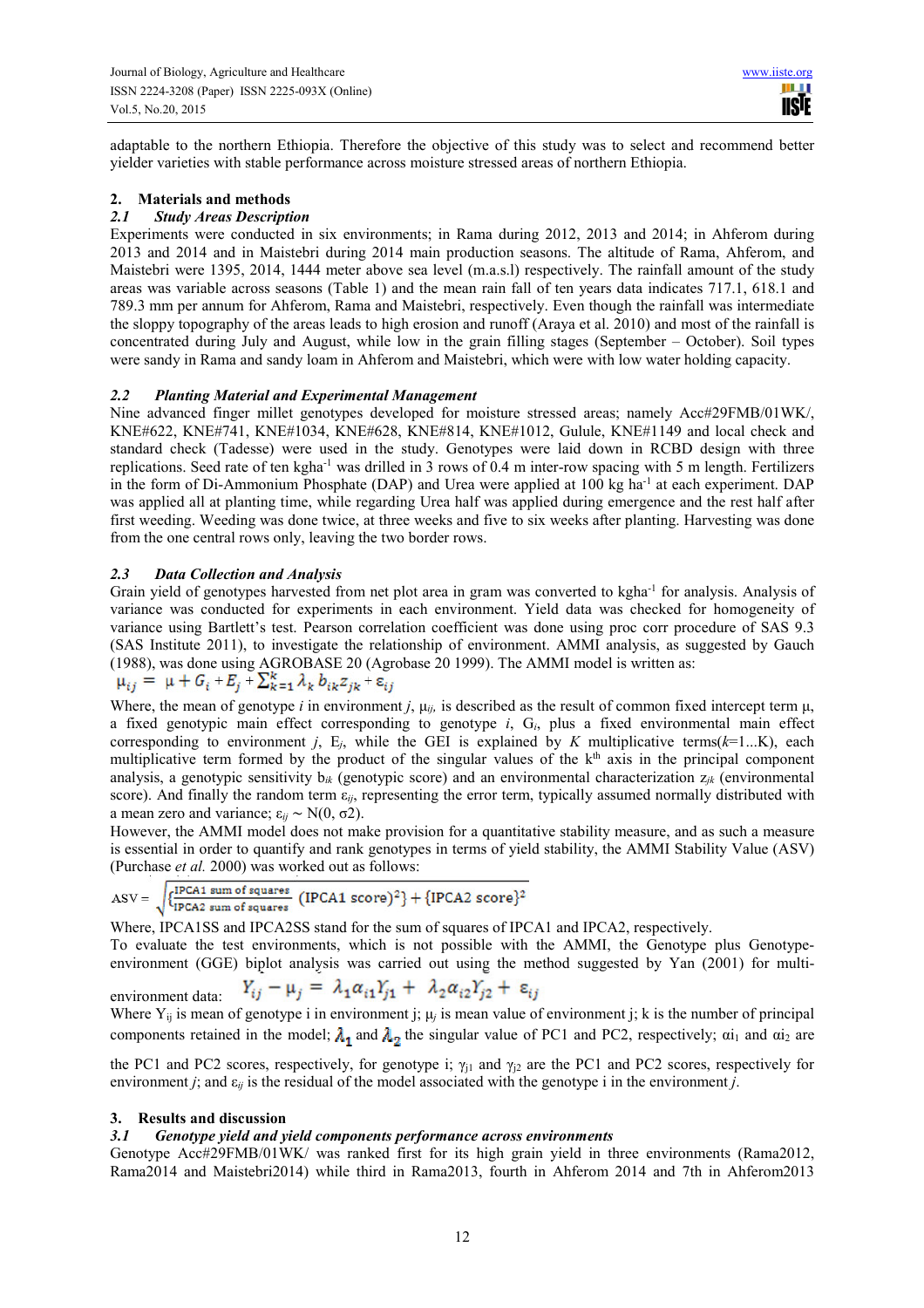(Table 2). However, due to its short plant height, low biomass yield and susceptibility to disease (head blast) (Table 3), this genotype was not selected by farmers. Finger millet is one of the preferred feed source crops, for its palatable straw (Mulualem & Melak, 2013). Therefore, besides grain yield, biomass yield is among the major criteria for selection of a superior variety. The local check was least ranked in terms of grain yield in Rama 2012, Rama2013 and Rama2014, while fist ranked in Ahferom2013, third in Ahferom2014 and was fifth rank for its intermediate grain yield in Maistebri2014. The standard check was ranked tenth in Rama2013, Rama2014 and Ahferom2014, third in Rama2012, and eight in Maistebri2014 (Table 2).

Regarding the overall environment mean grain yield performance, Acc#29FMB/01WK/ was first ranked followed by KNE#622, whereas local and standard check were least ranked for their low grain yield performance. Highest environmental mean grain yield was showed in Rama2013, followed by the grain yield in rama2014 and ahferom2014. Least mean grain yield was observed in ahferom2013 (Table 2).

# *3.2 AMMI analysis*

AMMI ANOVA (Table 4) indicates significant (P≤0.01) effects of genotypes, environments and genotype by environment interaction, indicating the high environmental variations and differential response of genotypes to the variable environments thus leading to inconsistency ranking of genotypes. Lule *et al*. (2014) reported significant genotype by environmental interaction for finger miller varieties tested across four locations for two seasons in Ethiopia. Highest (37.4%) variation was explained by environment effect, followed by genotype by environment interaction and genotypes explaining 23.2% and 8.5% of variation, respectively. This may indicate the existence of a considerable amount of deferential response among the genotypes to changes in growing environments and the differential discriminating ability of the test environments. Adugna *et al*. (2011) reported 79.13, 18.34 and 2.53% of variation explained by environments, genotype by environment interaction and genotype respectively for finger millet genotypes tested over ten environments in Ethiopia. The genotype by environment interaction effect was almost three times higher than the genotypes effect. IPCA1 and IPCA2 were significant explaining 54.4 and 22.1% of the interaction, respectively, leading to a cumulative of 76.5% of variation and the rest 23.5% was contributed due to noise (Table 4).

# *3.3 AMMI Biplot: classification of genotypes and environments*

The AMMI biplot based on the relative magnitude of the position and direction of genotypes on the plane of stability parameter regressed on the environmental mean yields is considered an important measure of the pattern of adaptation and stability (Zobel *et al*. 1988). Figure 1 presents plotting of the first IPCA against the mean for both the genotypes and environments. Genotypes KNE#1012 and KNE#741 was close to the origin (x-axis) and with above mean grain yield, indicating their low interaction to environmental changes accompanied with intermediate grain yield performance. According to Annicchiarico (1997) a stable genotypes should be that with low interaction to environmental changes and high yielder. Accordingly, Genotype KNE#622 was second high grain yielder and relatively low interaction, being as stable genotype. Genotype Acc#29FMB/01WK/ on the other hand showed highest mean grain yield however high IPCA1 indicating its relatively high interaction to environmental changes (Figure 1).

Majority of the genotypes and environments were plotted in the first and fourth quadrant of the biplot (Figure 1). Rama2013 and Ahferom2014, plotted on the first quadrant for their high mean grain yield while with high interaction and Maistebri2014 was also in this quadrant but relatively with low interaction. Genotypes Acc#29FMB/01WK/, KNE#622 KNE#814, and KNE#628 were in this quadrant for their similar performance and the same IPCA sign. Rama2014 was in the fourth quadrant for its above mean grain yield and negative IPCA1 and genotypes KNE#1012, KNE#741, gulule and KNE#1034 showed the same IPCA1 sign. Ahferom2013 was plotted in the third quadrant for its low mean grain yield and negative IPCA1 which was far from the origin and the local variety and standard check (Tadesse) were in this quadrant far from the origin, indicating their low grain yield performance and high interaction (Figure 1). Differential responses of genotypes in low and high yielding environments often reflect the consequences of differences in rainfall regimes (Soliman & Allard 1991; Vanoosterom *et al*. 1993; Voltas *et al*. 1999c). Similarly, rainfall variability across location and seasons within the location was observed in the current study environments (Table 1), which was the main cause for the inconsistent genotype performance.

#### *3.4 Correlation of test environments*

Yield from the three seasons in Rama was positively correlated. This guarantees that, selection of a variety for its performance in this location could be done based on one season result. Tolessa *et al*. (2013) reported the advantages of information on the correlation of testing environments in deciding on the number of testing environments and seasons to be used for testing a variety performance. Yield in Ahferom2013 was negatively corrected with all the environments and Ahferom2014 was negatively correlated with all environments except with Rama2014 and Maistebri2014. This indicates that Ahferom was low yielding environments and even within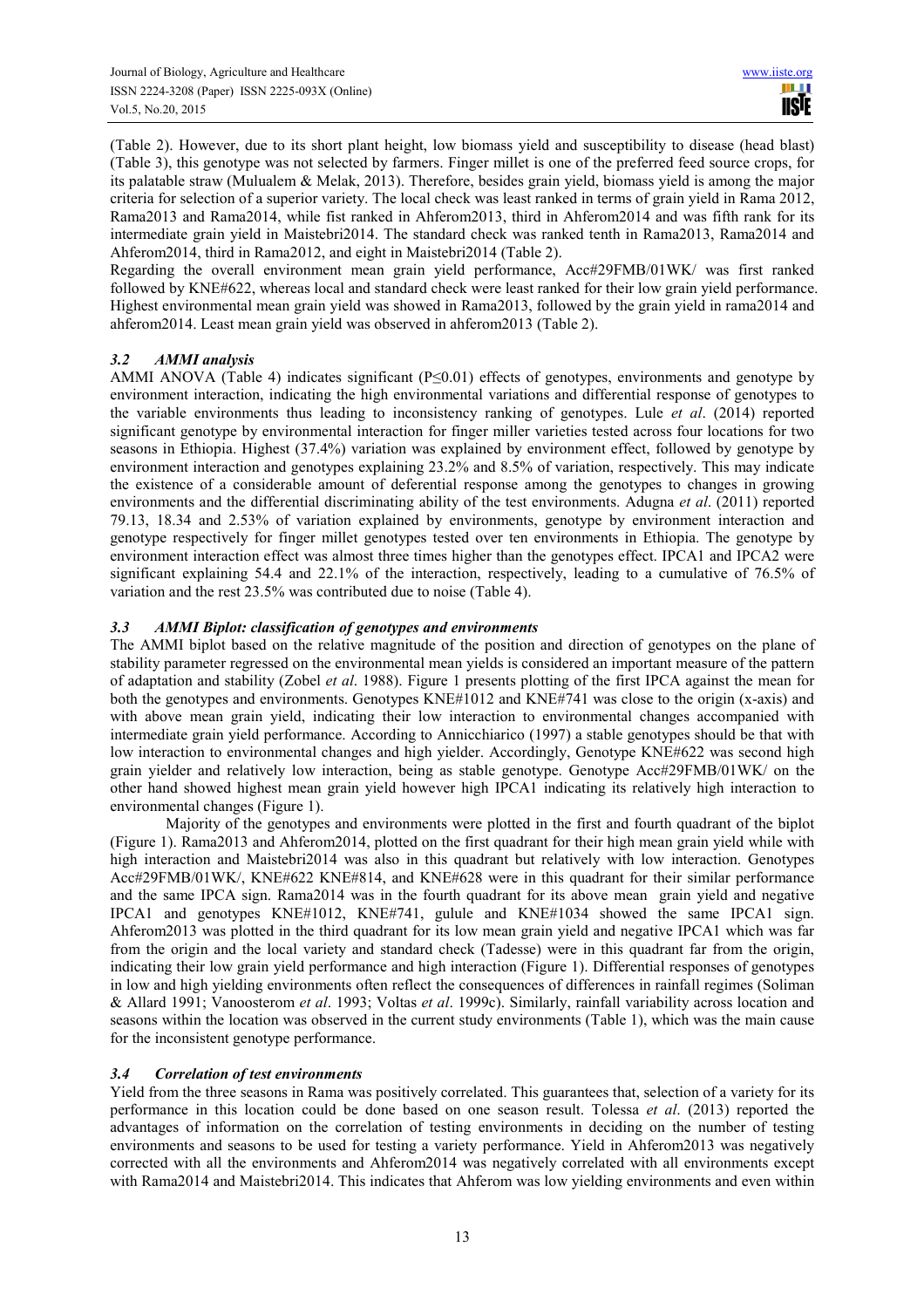the location, seasons were variable, which could be mainly, due to the erratic rain fall. Yield in Maistebri2014 was positively correlated with all environments except with yield from Ahferom2013 (Table 5).

# *3.5 AMMI stability value (ASV)*

ASV was proposed to rank genotypes based on their stability and mean yield (Purchase *et al*., 2000). ASV is the distance from zero in a two dimensional scatter gram of IPCA1 scores against IPCA2 scores. Since the IPCA1 score contributes more to genotype by environment interaction sum of square, it has to be weighted by the proportional difference between IPCA1 and IPCA2 scores to compensate for the relative contribution of IPCA1 and IPCA2 to the total genotype by environment interaction variation. Stability *per se* should however not be the only parameter for selection, because the most stable genotypes would not necessarily give the best yield performance (Mohammadi & Amri 2008). Hence there is a need for approaches that incorporate both mean yield and stability in a single index, that is why various authors introduced different selection criteria for simultaneous selection of yield and stability (Eskridge 1990; Kang 1993; Dashiell *et al*. 1994; Bajpai & Prabhakaran 2000; Rao & Prabhakaran 2005; Farshadfar 2008; Babarmanzoor *et al*. 2009).

Genotypes KNE#1012, Tadesse (standard check) and KNE#741 ranked first, second and third respectively, for their low ASV value, however these genotypes were with low mean grain yield (Table 6). AMMI biplot (Figure 1) also revealed low interaction of these genotypes for the environmental change. KNE#622, the second high yielding genotypes was ranked fourth for its intermediate ASV value, which can be considered as relatively stable. The high yielding genotype, Acc#29FMB/01WK/ and intermediate yielding genotypes KNE#628 and KNE#814 ranked ninth, eight and seventh in that order, for their high ASV. The local check was ranked eleventh for its high ASV value, indicating its high interaction (Table 6).

#### *3.6 Genotype and genotype by environment interaction (GGE) biplot analysis*

# *3.6.1 Relationships among the test environments*

GGE biplot, which was based on environment focused scaling, was used to estimate the pattern of environments (Figure 2). Environment has showed negative and positive Principal component (PC) score indicating that there was a difference in rankings of yield performance among genotypes across environments leading to a cross-over genotype by environment interactions. To visualize the relationship between environments, lines are drawn to connect the test environments to the biplot origin known as environment vectors. The cosine of the angle between two environments is used to approximate the correlation between them as described and used in Dehghani *et al*. (2010), Kaya *et al*. (2006). Accordingly Rama2012, Rama2013, Rama2014 and Maistebri2014 were positively correlated. Rama2014 and Ahferom 2014 were not correlated. The presence of wide obtuse angle (that is, strong negative correlations) among test environments is an indication of high cross over genotype by environment interaction (Yan and Tinker 2006). Rama2013, rama2014 were negatively correlated with ahferom2013 and ahferom2014. Rama2014 for its high yield and Ahferom 2013 for its low yield showed strong negative relationship (Figure 2).

The distance between two environments measures their dissimilarity in discriminating the genotype, therefore Rama2014, Rama2013 and Ahferom2014 were far from the origin indicating their higher discriminating ability for the genotypes, while Ahferom2013 and Maitsebri2014 were the least discriminating environments (Figure 2).

# *3.6.2 Identification of best performing finger millet varieties*

The polygon view of the GGE biplot is presented in Figure 3. This biplot indicates the best performing genotype(s) for each environment and the group of environments (Yan & Hunt 2002). The rays of the biplot divided the plot in to six sections. The environments appeared in three of them, revealing three mega environments. According to Yan *et al*. (2007), when different environments fell in to different sectors, it implied that they had different high yielding cultivars for those sectors and it showed cross over genotype by environment interaction, suggesting that the test environments could be divided in to mega-environments. The vertex families for each quadrant represented the genotypes with the highest yield for the environment that fell within it. The highest yielding genotype in Maistebri2014 was Acc#29FMB/01WK/. In Ahferom2014 genotypes KNE#1034 showed specific adaptation. The local check was low yielding with specific adaptation in Ahferom2013 (Figure 3). The standards check (Tadesse), KNE#741 and KNE#1149 were also low to intermediate yielding genotypes (Figure 3). Yan & Tnker (2005) described the ideal genotypes as having high yield and stable across environments.

# *3.6.3 Ranking of genotypes based on mean yield and stability*

Figure 4 presents the mean grain yield and stability of genotypes. Yan *et al*. (2001) described high yielding and stable genotypes, should be close to the origin and had the shortest vectors from the Average environment coordinate (AEC) lines. Accordingly, genotype KNE#622 was the second large yielder genotype and shortest AEC, indicating its stable performance and genotype Acc#29FMB/01WK/ was the first high yielding while with intermediate AEC, indicating its relatively high interaction to environmental changes (Figure 4). Genotypes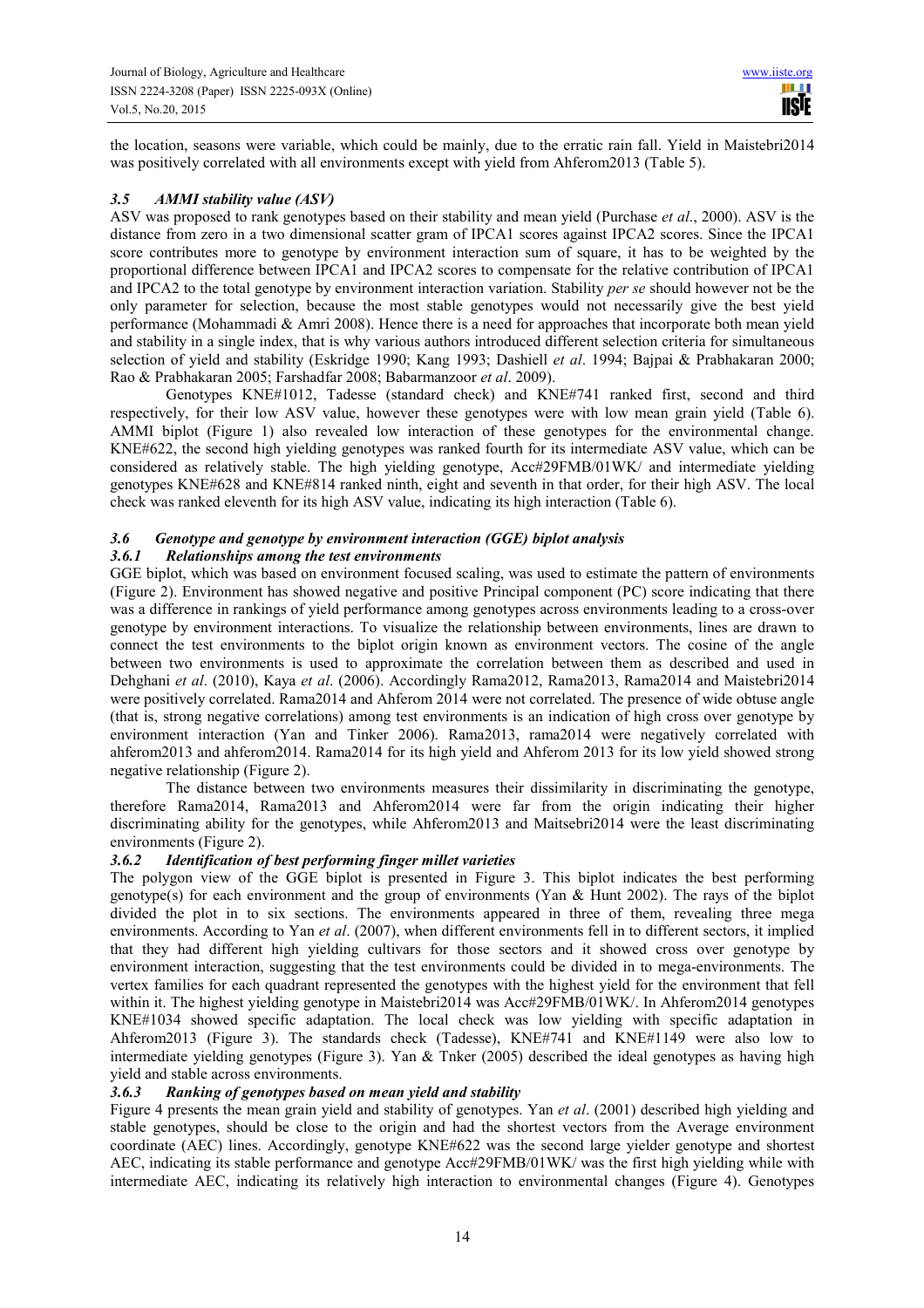KNE#628 and KNE#814 were also with above mean grain yield performance and relatively short length from the AEC. The local and standard check varieties were the worst in terms of grain yield performance and stability, for their high vector from the AEC and PC1 below 0.

## **4. Conclusion**

The investigated stability analysis parameters (AMMI, ASV and GGE) enabled to classify genotypes and environments for their stability. AMMI, ASV and GGE identified KNE#622 as relatively with low interaction accompanied with high grain yield performance. All the parameters indicated the local check as worst variety for its high interaction and low grain yield. The GGE biplots gave more visual interpretations than just selecting the best performing genotypes and it also allowed visualization of cross over genotype by environment interaction through the polygon view. Over all, the AMMI and GGE biplot analysis resulted in more or less similar selections of superior, stable genotypes and classification of environments.

#### **5. Acknowledgments**

The Authors would like to acknowledge Melkassa Agricultural Research Center (MARC) for providing the planting materials and Axum Agricultural Research Centre (AxARC) is also acknowledged for providing the necessary material and technical support during study.

# **6. References**

Adugna, A., Tesso, T., Degu, E., Tadesse, T., Merga, F., Legesse W, et al. (2011). Genotype-by-environment interaction and yield stability analysis in Finger Millet (*Elucine coracana* L. Gaertn) in Ethiopia. *American Journal of Plant Sciences*, 2, 408-415.

Agrobase 20. (1999). Agronomix software, Inc. Canada.

- Annicchiarico, P. (1997). Additive main effects and multiplicative interaction (AMMI) analysis of genotype location interaction in variety trials repeated over years. *Theoretical and Applied Genetics*, 94, 1072- 1077.
- Araya, T., Cornelis, W.M., Nyssen, J., Govaerts, B., Gebregziabher, T., Oicha, T., et al., (2010). Impact of conservation agriculture on runoff, soil loss and crop yield on a Vertisol in the northern Ethiopian highlands. 19<sup>th</sup> World Congress of Soil Science, Soil Solutions for a Changing World, 1 - 6 August 2010, Brisbane, Australia.
- Babarmanzoor, A., Tariq, M.S., Ghulam, A. & Muhammad, A. (2009). Genotype × environment interaction for seed yield in Kabuli Chickpea (*Cicer arietinum* L.) genotypes developed through mutation breeding. *Pakistan Journal of Botany*, 41, 1883-1890.
- Bajpai, P.K. & Prabhakaran, V.T. (2000). A new procedure of simultaneous selection for high yielding and stable crop genotypes. *Indian Journal of Genetics*, 60, 141-146.
- Conway, D. (2000). Some aspects of climate variability in the north east Ethiopian highlands-Wollo and Tigray. *Sinet-Ethiopian Journal of Science*, 23, 139-161.
- Dashiell, K.E., Ariyo, O.J. & Bello, L. (1994). Genotype x environment interaction and simultaneous selection for high yield and stability in soybean. *Annual Applied Biotechnology*, 124, 133-139.
- Dehghani, H., Sabaghpour, S.H. & Ebadi, A. (2010). Study of genotype × environment interaction for chickpea yield in Iran. *Agronomy Journal*, 102, 1-8.
- Di Falco, S., Chavas, J.P. & Smale, M. (2007). Farmer management of production risk on degraded lands: the role of wheat variety diversity in the Tigray region, Ethiopia. *Agricultural Economics*, 36, 147-156.
- Dida, M.M. & Devos, K.M. (2006). Finger millet. In: Kole, C. (Ed). *Genome mapping and molecular breeding in plants, Volume 1. Cereals and millets*. Springe-Verlag Heildelberg, Berlin.
- Eskridge, K.M. (1990). Selection of stable cultivars using a safety-first rule. *Crop Science*, 30, 369-374.
- FAO. 2012. Food and Agriculture Organization Statistical Data Base.
- Farshadfar, E. (2008). Incorporation of AMMI stability value and grain yield in a single non-parametric index (GSI) in bread wheat. *Pakistan Journal of Biological Sciences*, 11, 179-1796.
- Fentie, M. (2012). Participatory evaluation and selection of improved finger millet varieties in north western Ethiopia. *International Research Journal of Plant Science*, 3, 141-146.
- Fox, P.N., Crossa, J. & Romagosa, I. (1997). Multi-environment testing and genotype x environment interaction. In: Kempton, R.A. and Fox, P.N. (Eds). *Statistical methods for plant variety evaluation*. Chapman and Hall, London.
- Gauch, H.G. (1988). Model selection and validation for yield trails with interaction. *Biometrics*, 44, 705-715.
- Gauch, H.G. (1992). *Statistical Analysis of Regional Yield Trials: AMMI Analysis of Factorial Designs*. Elsevier, Amsterdam, Netherlands.
- Gauch, H.G. (2006). Statistical analysis of yield trails by AMMI and GGE. *Crop Science*, 46, 1488-1500.
- Gauch, H.G. & Zobel, R.W. 1997. Identifying mega-environments and targeting genotypes. *Crop Science*, 37,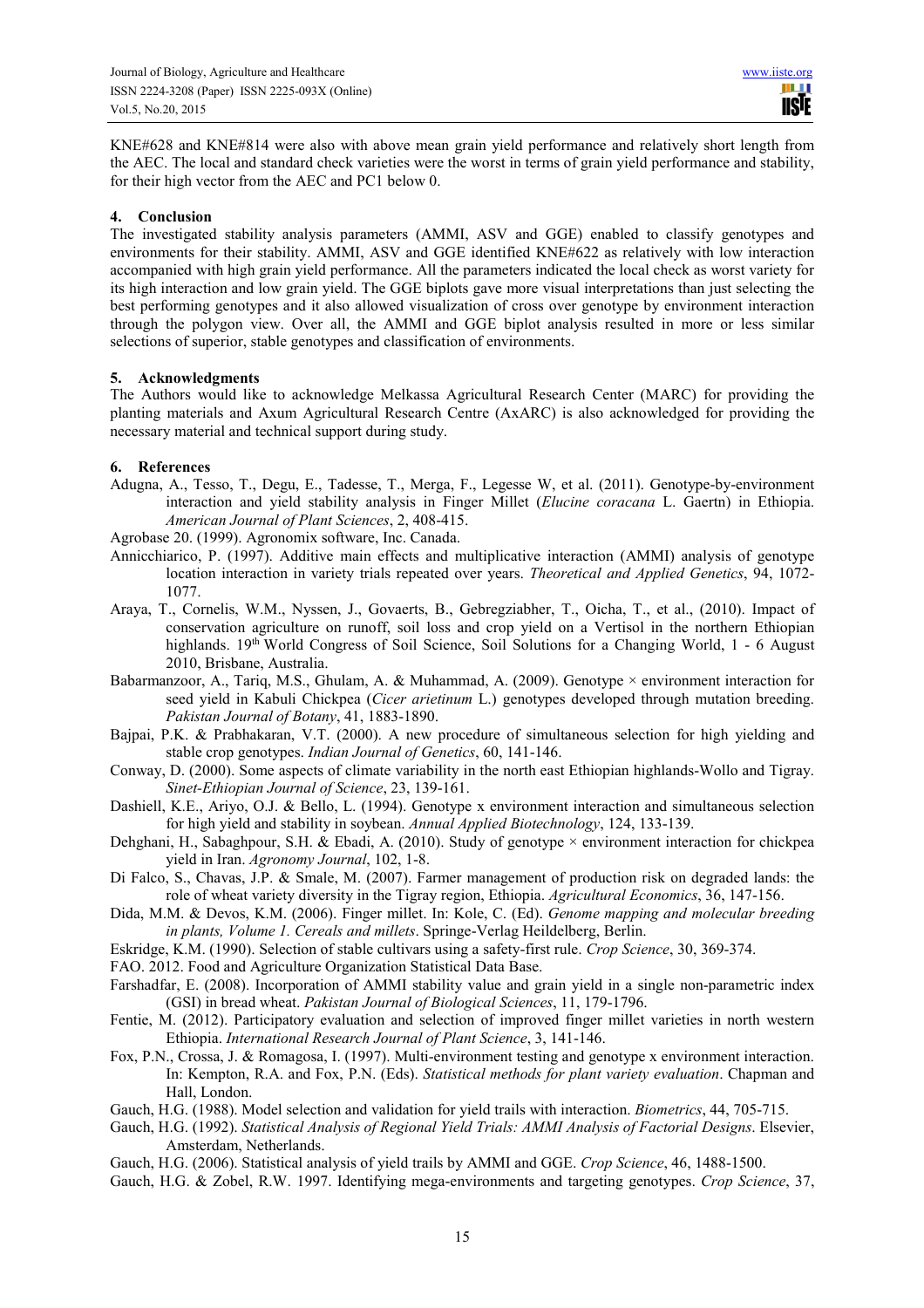311-326.

- Gebre, W. (2015). The extent of finger millet production in south Omo zone in the case of south Ari Woreda. *Current Research in Agricultural Sciences*, 2, 1-7.
- Gebrehiwot, T., Van der Veen, A. & Maathuis, B. (2011). Spatial and temporal assessment of drought in the Northern highlands of Ethiopia. *International Journal of Applied Observation Geo-information*, 3, 309- 321.
- Kang, M.S. (1993). Simultaneous selection for yield and stability in crop performance trials: Consequences for growers*. Agronomy Journal*, 85, 754-757.
- Kaya, Y., Akcura, M. &Taner, S. (2006). GGE-biplot analysis of multi-environment yield trials in bread wheat. *Turkish Journal of Agriculture and Forestory*, 30, 325-337.
- Lule, D., Fetene, M., de Villiers, S. & Tesfaye, K. (2014). Additive Main Effects and Multiplicative Interactions (AMMI) and genotype by environment interaction (GGE) biplot analyses aid selection of high yielding and adapted finger millet varieties. *Journal of Applied Biosciences*, 76, 6291-6303.
- Mbithi-Mwikya, S., Van Camp, J., Yiru, Y. & Huyghebaert, A. (2000). Nutrient and antinutrient changes in finger millet (*Eleusine coracan*) during sprouting. *LWT-Food Science and Technology*, 33, 9-14.
- Meze-Hausken, E. (2000). Migration caused by climate change: how vulnerable are people in dryland areas. *Mitigation and Adaptation Strategies for Global Change*, 5, 379-406.
- Mohammadi, R. & Amri, A. (2008). Comparison of parametric and non-parametric methods for selecting stable and adapted durum wheat genotypes in variable environments. *Euphytica*, 159, 419-432
- Mulualem, T. & Melak, A. (2013). A survey on the status and constraints of finger millet (*Eleusine coracana* L.) production in Metekel Zone, North Western Ethiopia. *Direct Research Journal of Agriculture and Food Science*, 1, 67-72.
- Purchase, J.L., Hatting, H. & Van Deventer, C.S. (2000). Genotype x environment interaction of winter wheat (*Triticum aestivum*) in South Africa: Stability analysis of yield performance. *South African Journal of Plant and Soil*, 17, 101-107.
- Rao, A.R. & Prabhakaran, V.T. (2005). Use of AMMI in simultaneous selection of genotypes for yield and stability. *Indian Society Agricultural Statistics*, 59, 76-82.
- SAS Institute Inc. (2011). SAS/STAT Users guide 9.3. SAS Institute, Cary. NC.
- Shobana, S., Krishnaswamy, K., Sudha, V., Malleshi, N., Anjana, R., Palaniappan, L. et al. (2013). Finger millet (*Ragi, Eleusine coracana* L.): a review of its nutritional properties, processing, and plausible health benefits. *Advances in Food Nutrition Research*, 69, 1-39.
- Singh, P. & Raghuvanshi, R.S. (2012). Finger millet for food and nutritional security. *African Journal of Food Science* 6, 77-84.
- Soliman, K.M. & Allard, R.W. (1991). Grain yield of composite cross populations of barley: effects of natural selection. *Crop Science*, 31, 705-708.
- Tolessa, T.T., Keneni, G., Sefera, T., Jarso, M. & Bekele, Y. (2013). Genotype× environment interaction and performance stability for grain yield in field Pea (*Pisum sativum* L.) genotypes. *International Journal of Plant Breeding*, 7, 116-123.
- Vanoosterom, E.J., Kleijn, D., Ceccarelli, S. & Nachit, M.M. (1993). Genotype-by-environment interactions of barley in the Mediterranean region. *Crop Science*, 33, 669-674.
- Vavilov, N.I. (1951). The Origin, Variation Immunity and Breeding of Cultivated Plants. (translated from the Russian by K. Starr Chester). The Ronald press co, NewYork.
- Voltas, J., Romagosa, I., Lafarga, A., Armesto, A.P., Sombrero, A. & Araus, J.L. (1999c). Genotype by environment interaction for grain yield and carbon isotope discrimination of barley in Mediterranean Spain. *Australian Journal of Agricultural Research*, 50, 1263-1271.
- Yan, W. & Hunt, L.A. (2002). Biplot analysis of diallel data. *Crop Science*, 42, 21-30.
- Yan, W. & Kang, M.S. (2003). *GGE Biplot Analysis: A Graphical Tool for Breeders, Geneticists, and Agronomists*. CRC Press, Boca Raton, FL.
- Yan ,W. & Tinker, N.A. (2005). An integrated biplot analysis system for displaying, interpreting, and exploring genotype by environment interaction. *Crop Science*, 45, 1004-1016.
- Yan, W. & Tinker, N.A. (2006). Biplot analysis of multi-environment trial data: Principles and applications. *Canadian Journal of Plant Science*, 86, 623-645.
- Yan, W., Cornelius, P.L., Crossa, J. & Hunt, L.A. (2001). Two types of GGE biplots for analyzing multienvironment trial data. *Crop Science*, 41, 656-663.
- Yan, W., kang, B.M. Woods, S. & Cornelius, P.L. (2007). GGE biplot vs AMMI analysis of genotype by environment data. *Crop Science,* 47, 643-655.
- Zobel, R.W., Wright, M.J. & Gauch, H.G. (1988). Statistical analysis of yield trail. *Agronomy Journal,* 80, 388- 393.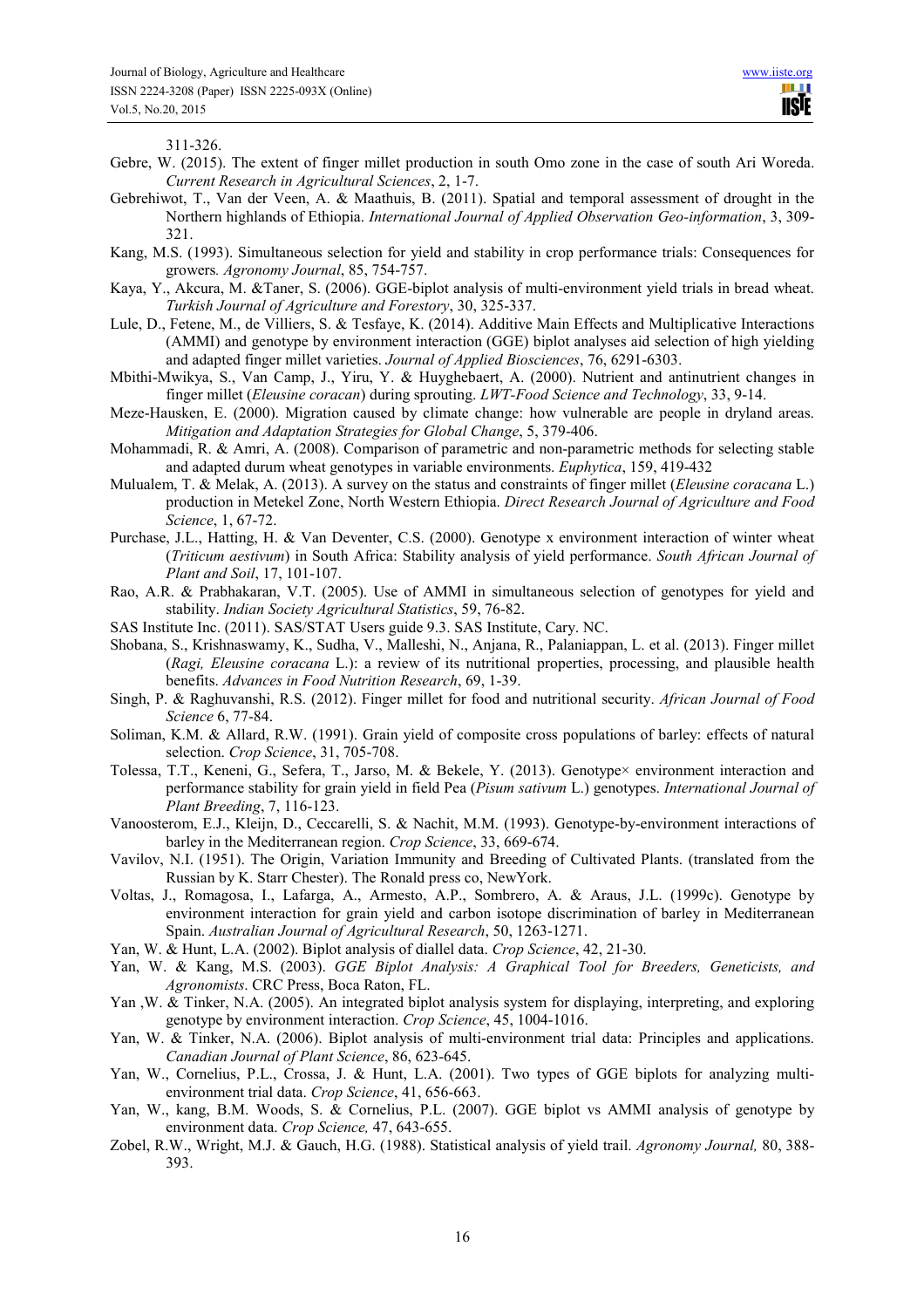#### **Tables**

Table 1 Annual rainfall, mean minimum and maximum temperatures (2005-2014) of the study sites.

|      | Ahferom  |                           |      |          | Rama                      |      |          | Maistebri                 |      |  |
|------|----------|---------------------------|------|----------|---------------------------|------|----------|---------------------------|------|--|
|      | Annual   | Temperature $(^{\circ}C)$ |      | Annual   | Temperature $(^{\circ}C)$ |      | Annual   | Temperature $(^{\circ}C)$ |      |  |
|      | rainfall |                           |      | rainfall |                           |      | rainfall |                           |      |  |
|      | (mm)     | Mean                      | Mean | (mm)     | Mean                      | Mean | (mm)     | Mean                      | Mean |  |
| Year |          | max                       | min  |          | max                       | mın  |          | max                       | min  |  |
| 2005 | 822.6    | 24.2                      | 10.9 | 699.0    | 26.9                      | 11.0 | 987.0    | 36.1                      | 16.7 |  |
| 2006 | 806.6    | 24.7                      | 5.8  | 742.0    | 28.9                      | 5.8  | 1254.0   | 19.8                      | 6.1  |  |
| 2007 | 845.8    | 28.9                      | 16.0 | 549.0    | 24.2                      | 7.7  | 767.0    | 28.6                      | 16.0 |  |
| 2008 | 719.7    | 28.6                      | 10.3 | 987.0    | 24.6                      | 10.9 | 742.0    | 26.9                      | 11.0 |  |
| 2009 | 660.0    | 24.7                      | 16.7 | 505.0    | 36.1                      | 16.7 | 1095.0   | 26.1                      | 12.6 |  |
| 2010 | 608.4    | 36.1                      | 8.0  | 552.0    | 28.6                      | 16.0 | 699.0    | 24.7                      | 10.3 |  |
| 2011 | 500.4    | 23.0                      | 15.1 | 361.0    | 23.0                      | 7.9  | 620.0    | 24.2                      | 7.7  |  |
| 2012 | 1025.1   | 23.3                      | 13.2 | 554.0    | 24.7                      | 10.3 | 599.0    | 28.9                      | 5.8  |  |
| 2013 | 457.2    | 35.0                      | 12.4 | 692.0    | 23.3                      | 15.0 | 552.0    | 27.3                      | 11.3 |  |
| 2014 | 992.8    | 27.5                      | 10.9 | 540.0    | 35.0                      | 22.8 | 578.0    | 24.0                      | 11.4 |  |
| mean | 717.1    | 27.1                      | 11.3 | 618.1    | 27.5                      | 12.4 | 789.3    | 26.7                      | 10.9 |  |

Ethiopian Metrology Agency, Mekelle branch (2014)

Table 2 Mean grain yield (kg ha-1), standard error, minimum and maximum, coefficient of variation and rank of genotypes for grain yield performance across test environments and over all environments.

|                           | Environments   |                  |                   |                      |                |                 |         |
|---------------------------|----------------|------------------|-------------------|----------------------|----------------|-----------------|---------|
|                           | Rama           | Rama             | Rama              | Ahferom <sub>2</sub> | Ahferom2       | Maistebri       | Grand   |
| Genotype                  | 2012           | 2013             | 2014              | 013                  | 014            | 2014            | mean    |
| Acc#29FMB/01WK/           | 2791.1         | 3126.3           | 3640.4            | 1099.3               | 2981.8         | 2550            | 2698.15 |
| <b>KNE#622</b><br>Tadesse | 2582.3         | 2974.9           | 2895.4            | 1223.7               | 2629.7         | 2450.0          | 2459.3  |
| (standards check)         | 2550.8         | 2139.3           | 1731.4            | 954.3                | 2004.6         | 1950            | 1888.4  |
| <b>KNE#741</b>            | 1673.3         | 2962             | 2065.8            | 1678.9               | 2008.2         | 1975            | 2060.5  |
| <b>KNE#1034</b>           | 1945.8         | 2560.2           | 2716.0            | 872.7                | 3230.1         | 2191.7          | 2252.8  |
| <b>KNE#628</b>            | 2206.4         | 2606.3           | 3193.8            | 945.8                | 2187.7         | 2183.3          | 2220.6  |
| KNE#814                   | 2110.3         | 3226.7           | 2852.1            | 1346.8               | 2360.9         | 2202.8          | 2349.9  |
| KNE#1012                  | 1971.9         | 2443.7           | 2297.7            | 1147.7               | 2276.3         | 1861.1          | 1999.7  |
| gulule                    | 1599.3         | 3087.1           | 2222.2            | 1051.8               | 3200.1         | 1888.9          | 2174.9  |
| KNE#1149                  | 2211.2         | 3267.9           | 2835.8            | 1185.2               | 1764.6         | 1936.1          | 2200.1  |
| local                     | 1387.5         | 1341.7           | 1423.1            | 1789.4               | 3092.1         | 2125            | 1859.8  |
| Mean                      | 2093.6         | 2703.3           | 2534              | 1208.7               | 2521.5         | 2119.4          | 2196.8  |
| <b>Standard Error</b>     | 342.1          | 726.0            | 482.7             | 255.8                | 435.2          | 220.0           | 25908.1 |
| Minimum                   | 1387.5         | 1341.7           | 1423.1            | 872.7                | 1764.6         | 1861.1          | 1859.8  |
| Maximum                   | 2791.1         | 3267.9           | 3640.4            | 1789.4               | 3230.1         | 2550            | 2698.2  |
| CV(%)<br>LSD(0.05)        | 20.0<br>590.0* | 32.9<br>1252.2ns | 23.3<br>$832.5**$ | 25.9<br>441.2*       | 22.0<br>781.6* | 12.7<br>379.5ns | 24.9    |

 $CV = coefficient of variation; LSD = least significant difference$ 

ns, \*, \*\* denotes non-significant, significant and highly significant difference respectively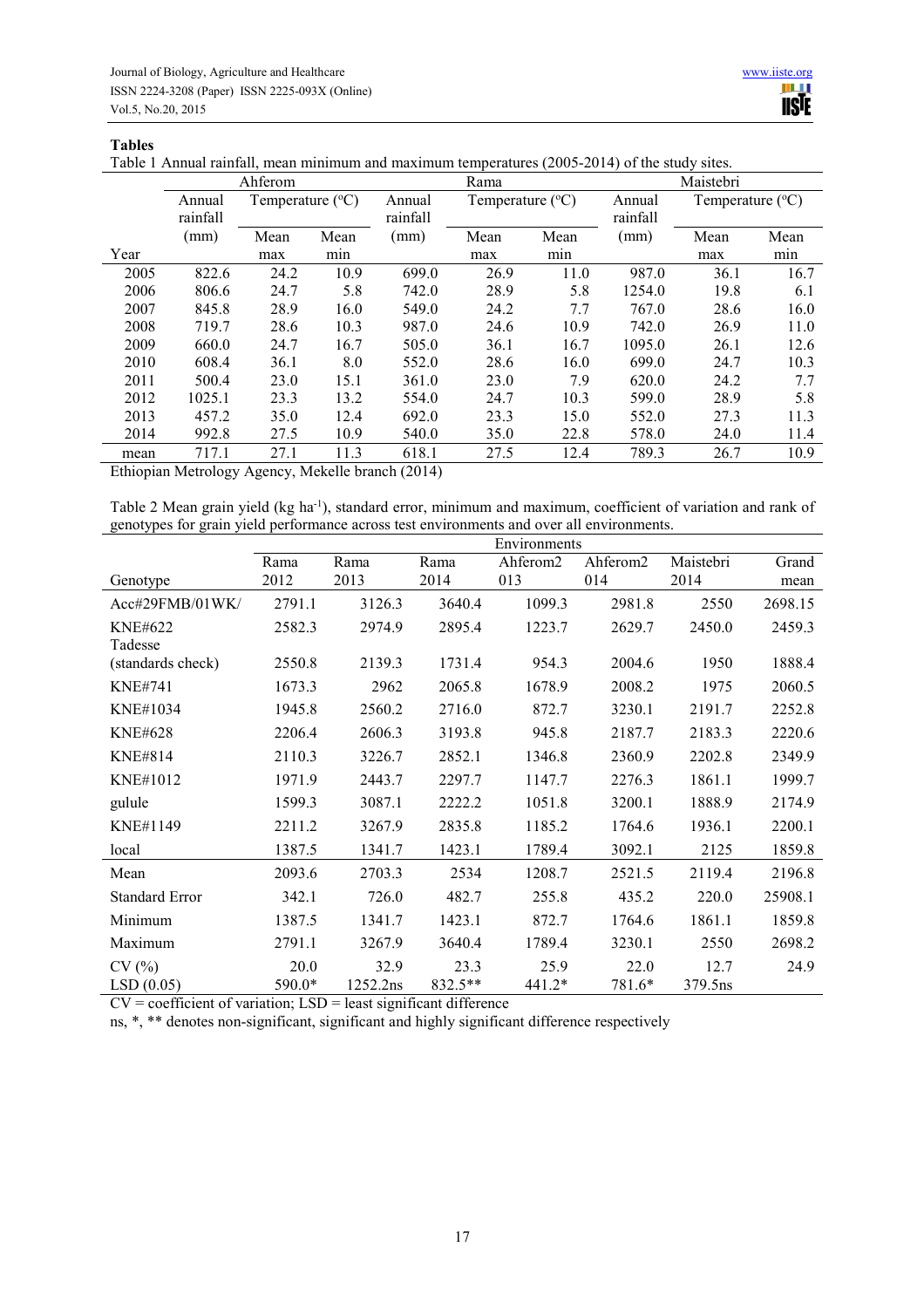Table 3 Mean yield components performance of the eleven genotypes tested in six environments in northern Ethiopia

|                   | Yield components |       |            |              |              |             |                       |
|-------------------|------------------|-------|------------|--------------|--------------|-------------|-----------------------|
|                   |                  |       | <b>FNL</b> |              |              | <b>PLHT</b> | BM                    |
| Genotypes         | DH               | DM    | (cm)       | <b>NOFNG</b> | <b>NTILL</b> | (cm)        | $kg$ ha <sup>-1</sup> |
| Acc#29FMB/01WK/   | 73.6             | 107.4 | 6.1        | 6.2          | 6.1          | 71.2        | 7699.0                |
| <b>KNE#622</b>    | 70.4             | 105.0 | 6.0        | 6.8          | 6.0          | 83.6        | 9902.0                |
| Tadesse           |                  |       |            |              |              |             |                       |
| (standards check) | 75.8             | 108.9 | 6.5        | 6.7          | 6.1          | 82.5        | 8733.0                |
| <b>KNE#741</b>    | 69.9             | 105.3 | 6.5        | 6.7          | 6.2          | 77.0        | 8071.0                |
| <b>KNE#1034</b>   | 72.6             | 105.6 | 5.6        | 6.9          | 6.4          | 75.0        | 8716.0                |
| <b>KNE#628</b>    | 76.4             | 108.7 | 6.3        | 6.8          | 5.9          | 80.2        | 9451.0                |
| <b>KNE#814</b>    | 67.7             | 103.2 | 10.3       | 6.3          | 5.7          | 80.7        | 7246.0                |
| <b>KNE#1012</b>   | 76.7             | 106.8 | 5.9        | 6.7          | 5.4          | 79.7        | 8552.0                |
| gulule            | 75.9             | 106.7 | 6.0        | 6.2          | 5.7          | 80.3        | 8633.0                |
| KNE#1149          | 74.6             | 106.1 | 6.0        | 6.5          | 5.6          | 78.2        | 9085.0                |
| Local check       | 79.2             | 108.9 | 8.6        | 7.9          | 6.7          | 82.3        | 7874.0                |
| Environment       |                  |       |            |              |              |             |                       |
| Rama2012          | 80.7             | 118.6 | 4.9        | 6.8          | 7.5          | 79.7        | 14727.0               |
| Rama2013          | 66.5             | 104.2 | 8.1        | 6.0          | 4.7          | 103.9       | 6015.0                |
| Rama2014          | 71.4             | 108.1 | 7.3        | 5.6          | 5.3          | 76.2        | 5333.0                |
| Aherfom2013       | 85.8             | 106.1 | 7.2        | 7.2          | 5.1          | 53.9        | 3763.0                |
| Ahferom2014       | 70.3             | 108.4 | 5.6        | 7.2          | 6.2          | 86.9        | 10985.0               |
| Maistebri2014     | 68.6             | 94.2  | 7.3        | 7.5          | 7.1          | 74.5        | 10429.0               |

 $DH =$  days to heading;  $DM =$  days to maturity;  $FNL =$  finger length; NOFNG = number of fingers per plant; NTILL = number of productive tillers per plant; PLHT = plant height; BM = biomass yield

| Table 4 ANOVA of AMMI of finger millet genotypes tested for yield performance across six environments in |  |  |  |  |  |  |
|----------------------------------------------------------------------------------------------------------|--|--|--|--|--|--|
| northern Ethiopia                                                                                        |  |  |  |  |  |  |

|                               |     |           |           | $\%$<br>of | explained |
|-------------------------------|-----|-----------|-----------|------------|-----------|
| Source                        | df  | SS        | <b>MS</b> | variation  |           |
| Total                         | 197 | 129763066 | 658696    |            | 27.6      |
| Treatments                    | 65  | 89574424  | 1378068** |            | 1.5       |
| Genotypes                     | 10  | 11052130  | 1105213** |            | 8.5       |
| Environments                  | 5   | 48462025  | 9692405** |            | 37.4      |
| <b>Block</b>                  | 12  | 4297903   | 358159ns  |            | 3.3       |
| Genotype<br>environment<br>by |     |           |           |            |           |
| interaction                   | 50  | 30060269  | 601205**  |            | 23.2      |
| <b>IPCA</b>                   | 14  | 16343959  | 1167426** |            | 54.4      |
| <b>IPCA</b>                   | 12  | 6630392   | 552533*   |            | 22.1      |
| <b>IPCA</b>                   | 10  | 5104255   | 510426ns  |            | 17.0      |
| <b>IPCA</b>                   | 8   | 1891975   | 236497ns  |            | 6.3       |
| Residuals                     | 6   | 89688     | 14948ns   |            | 0.3       |
| Error                         | 120 | 35890739  | 299089    |            | 2.5       |

 $df = degree of freedom$ ;  $SS = sum of squares$ ;  $MS = mean squares$ ;  $IPCA = interaction principal component$ analysis

ns, \*, \*\* denotes non-significant, significant and highly significant difference respectively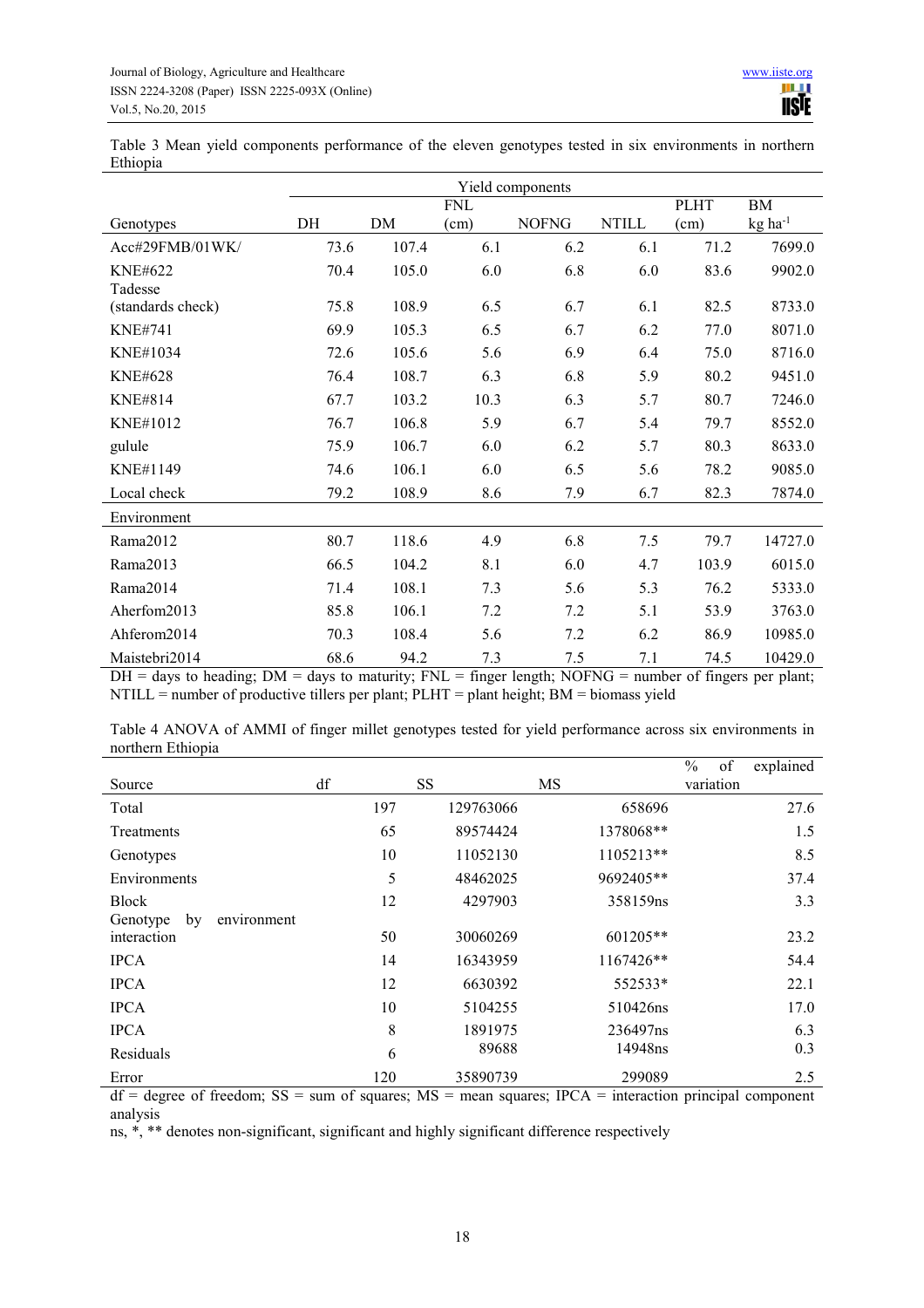| Table 5 Pearson correlation of six testing environments for the TT finger millet genotypes |            |            |            |            |           |           |
|--------------------------------------------------------------------------------------------|------------|------------|------------|------------|-----------|-----------|
| Environments                                                                               | Rama2012   | Rama2013   | Rama2014   | Ahferom    | Ahferom   | Maistebri |
|                                                                                            |            |            |            | 2013       | 2014      | 2014      |
| Rama2012                                                                                   |            |            |            |            |           |           |
| Rama2013                                                                                   | 0.38ns     | 1.00       |            |            |           |           |
| Rama2014                                                                                   | $0.64*$    | $0.69*$    | 1.00       |            |           |           |
| Ahferom2013                                                                                | $-0.53$ ns | $-0.28$ ns | $-0.47$ ns | 1.00       |           |           |
| Ahferom 2014                                                                               | $-0.25$ ns | $-0.21$ ns | $0.01$ ns  | $-0.05$ ns | 1.00      |           |
| Maistebri2014                                                                              | $0.57$ ns  | 0.17ns     | $0.64$ ns  | $-0.06$ ns | $0.38$ ns | 1.00      |

Table 5 Pearson correlation of six testing environments for the 11 finger millet genotypes

Table 6 Mean grain yield, IPCA1, IPCA2 and ASV value of the 11 genotypes tested across six environments in northern Ethiopia

|                          | Mean yield    |              |                   |           |                |
|--------------------------|---------------|--------------|-------------------|-----------|----------------|
| Genotype                 | $(kgha^{-1})$ | <b>IPCA1</b> | IPCA <sub>2</sub> | ASV value | Rank           |
| Acc#29FMB/01WK/          | 2698.15       | $-12.2$      | $-16.0$           | 62.8      | 9              |
| <b>KNE#622</b>           | 2459.3        | $-5.8$       | $-2.2$            | 29.1      | $\overline{4}$ |
| Tadesse (Standard check) | 1888.4        | 2.4          | 9.6               | 15.2      | 2              |
| <b>KNE#741</b>           | 2060.5        | 1.7          | 21.3              | 22.9      | 3              |
| KNE#1034                 | 2252.8        | 6.0          | $-19.6$           | 35.5      | 5              |
| <b>KNE#628</b>           | 2220.6        | $-12.5$      | $-6.6$            | 62.3      | 8              |
| <b>KNE#814</b>           | 2349.9        | $-8.5$       | 4.8               | 42.5      | 7              |
| KNE#1012                 | 1999.7        | 1.0          | 3.2               | 6.0       |                |
| Gulule                   | 2174.9        | 8.1          | $-8.5$            | 41.3      | 6              |
| KNE#1149                 | 2200.1        | $-18.5$      | 11.8              | 92.5      | 10             |
| Local check              | 1859.8        | 38.3         | 2.4               | 190.4     | 11             |

IPCA = interaction principal component analysis; ASV = AMMI stability value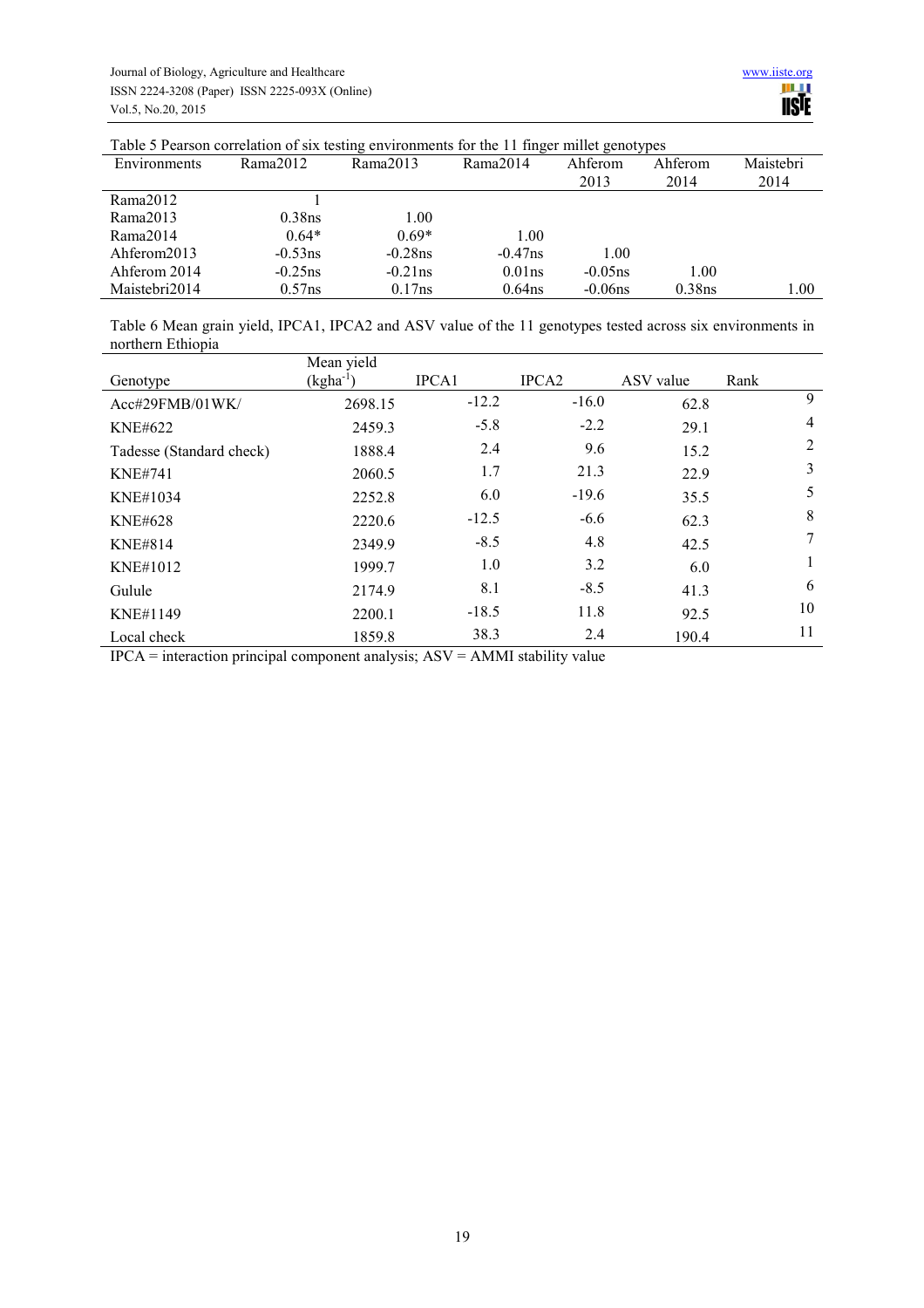Journal of Biology, Agriculture and Healthcare www.iiste.org<br>
ISSN 2224-3208 (Paper) ISSN 2225-093X (Online)<br>
Vol.5, No.20, 2015 ISSN 2224-3208 (Paper) ISSN 2225-093X (Online) Vol.5, No.20, 2015

# **Figures**

|                                              | Rama2013'                |
|----------------------------------------------|--------------------------|
|                                              |                          |
|                                              | Ahferom2014'             |
|                                              | j.                       |
|                                              | $\overline{\phantom{a}}$ |
|                                              |                          |
|                                              | f<br>э                   |
|                                              | a"                       |
|                                              | Maistebri2014            |
|                                              |                          |
|                                              | g<br>b                   |
|                                              | э                        |
|                                              | э                        |
|                                              |                          |
|                                              | з                        |
|                                              | .h d<br>з                |
| c                                            | з                        |
|                                              | з                        |
|                                              | Rama2014 e               |
|                                              | i<br>э                   |
|                                              | э                        |
|                                              |                          |
|                                              |                          |
|                                              |                          |
|                                              | э                        |
|                                              |                          |
| *Ahferom2013<br>٠                            | э                        |
|                                              | в                        |
|                                              |                          |
|                                              |                          |
|                                              | Rama2012                 |
|                                              |                          |
|                                              |                          |
|                                              |                          |
|                                              |                          |
| k                                            |                          |
|                                              |                          |
| $(1208.706,-38.342)$<br>$(2196.748,-38.342)$ | $(2703.273,-38.342)$     |

Figure 1 AMMI biplot of genotypes and Environment using IPCA1 and mean yield. The genotypes are coded as: a. Acc#29FMB/01WK/, b. KNE#622, c. Tadesse, d. KNE#741, e. KNE#1034, f. KNE#628, g. KNE#814, h. KNE#1012, i. gulule, j. KNE#1149, k. Local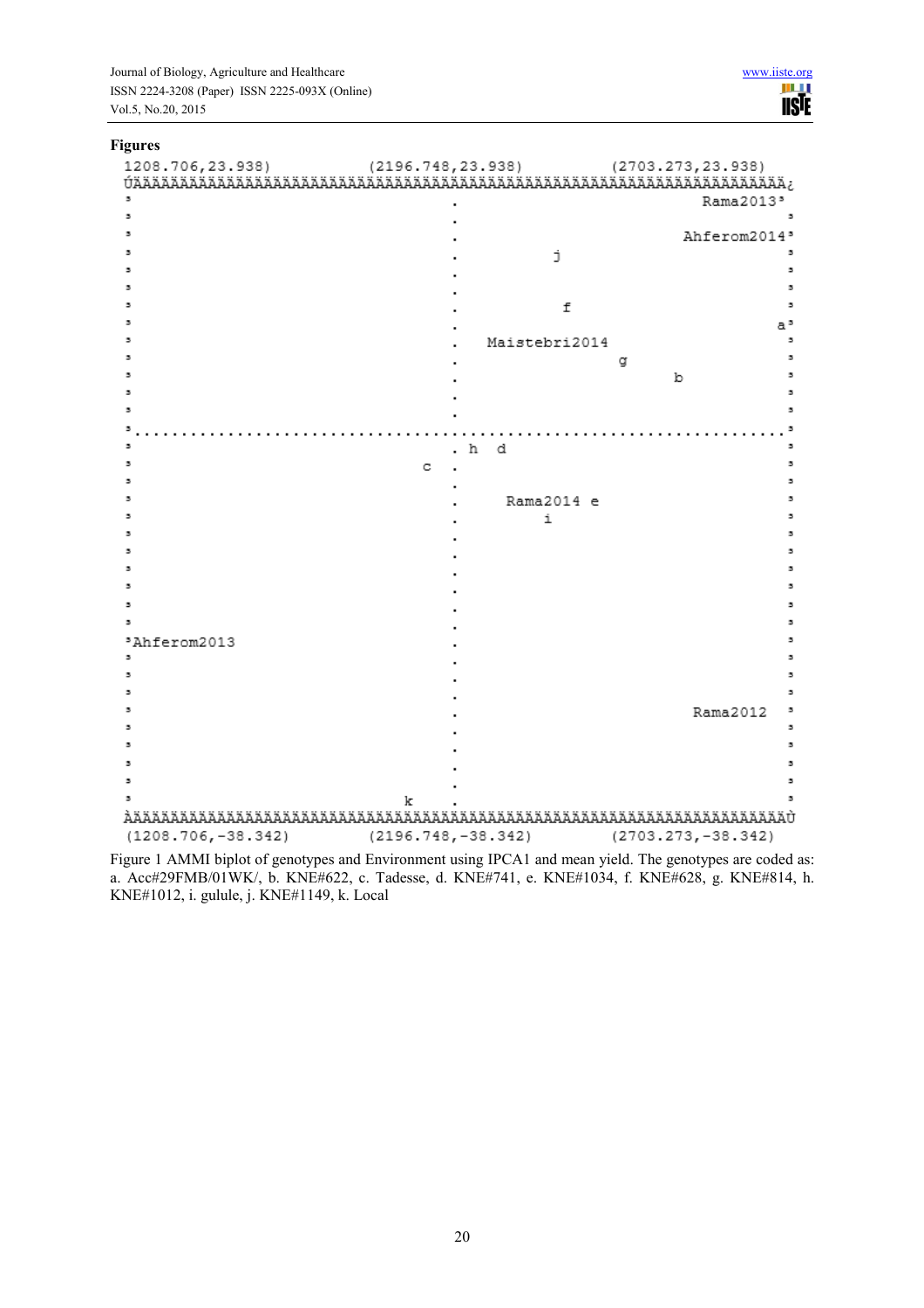

#### PC1 - 55.62%

Figure 2 GGE biplot based on grain yield for the 11 genotype showing the relationship among environments Genotypes are coded as 1. Acc#29FMB/01WK/, 2. KNE#622, 3. Tadesse, 4. KNE#741, 5. KNE#1034, 6. KNE#628, 7. KNE#814, 8. KNE#1012, 9. gulule, 10. KNE#1149, 11. Local



# PC1 - 55.62%

Figure 3 Polygon view of the GGE biplot based on grain yield for the six environments Genotypes are coded as 1. Acc#29FMB/01WK/, 2. KNE#622, 3. Tadesse, 4. KNE#741, 5. KNE#1034, 6. KNE#628, 7. KNE#814, 8. KNE#1012, 9. gulule, 10. KNE#1149, 11. Local